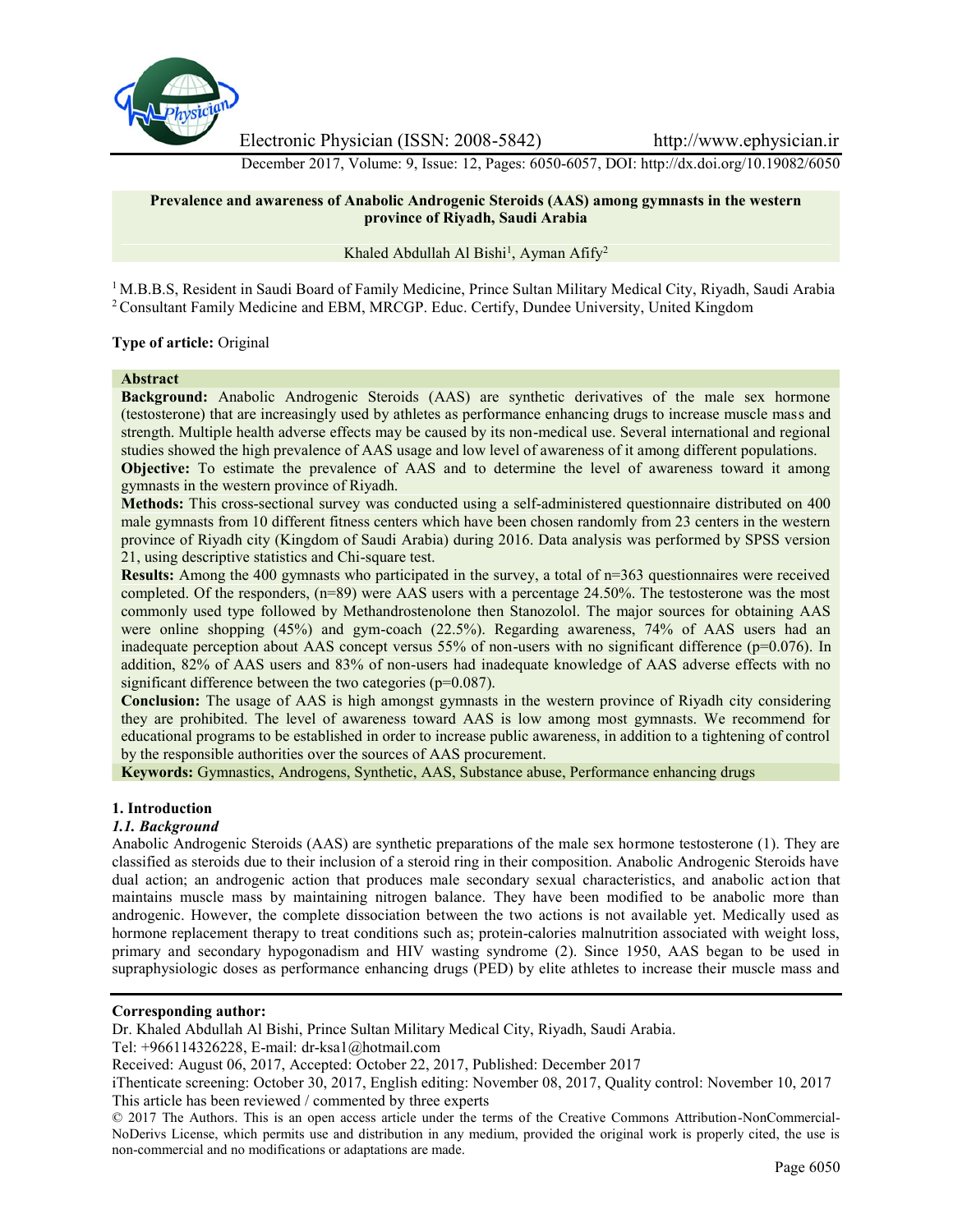strength. Currently, their usage is spread worldwide even among the general public (3). As a consequence of this widespread use, many side effects are reported by the users such as the presence of acne vulgaris, increased sexual drive, increased body hair and inducement of aggressive behavior (4). Also, AAS is considered as the leading cause for cardiovascular, hepatic, endocrine, and reproductive dysfunctions (2, 5), where they cause ventricular arrhythmia, dyslipidemia, elevated blood pressure, hepatotoxicity, glucose intolerance, gynecomastia and spermatogenic dysfunction. Most of these effects are dose dependent and reversible after quitting the used substance. Multiple studies have documented that the withdrawal symptoms of AAS include depression and suicidal ideation. Therefore, they are considered to cause addiction. AAS have been prepared from testosterone in several preparations, some in the form of oral and some in the form of parenteral administrations. Most of them are derived from 3 parenteral compounds testosterone, 19-nortestosterone, and dihydrotestosterone. The common preparations are Testosterone-esters, testosterone derivatives, Methandrostenolone, Nandrolone, Trenbolone, Oxandrolone and Stanozolol (2). AAS users usually take them in different ways which they believe are preventing the side effects and maximizing their actions. One common practice is the cyclic method by taking doses for a period, stopping for a time, and then restarting. There is also the stacking method by combining two or more different types of steroids, and the pyramiding method by a gradual increase of the dose until reaching a peak dose, then gradually tapering off. However, no scientific evidence shows that these practices are reducing the adverse effect of AAS (6). The world anti-doping agency (WADA) was established in 1990 as an independent international agency. Its responsibility includes research, education, development of anti-doping capacities, and the production of a list of prohibited substances. AAS is addressed as the first substance on the prohibited list at all times in and out of competition (7).

# *1.2. Literature Review and Rationale of the study*

Prevalence of AAS abuse among athletes in the America has been estimated around 20% (9). While in South Wales in the UK, 70% of gymnasts reported AAS use (10). A systematic review done in Brazil showed that the prevalence of AAS abuse is between 2.1% and 31.6% and varies according to region (11). In the Netherlands, the prevalence of AAS usage is estimated at 20,000 persons, particularly in gym visitors (12). Regionally, 22.7% of fitness center attendees in Kuwait are using AAS (13). In the United Arab Emirates, the prevalence of AAS is assessed at 22% of gymnasts (14). In Jordan, the percentage of AAS usage among athletes has been a reported 26% (15). In western Iran, the frequency of AAS abuse is estimated at 28.8% of bodybuilders (16). Several studies have been conducted to estimate the level of awareness toward AAS. A survey done in Sweden showed that fewer male adolescent users believed AAS to be harmful (17). A study conducted on male medical students in Iran showed a low rate of awareness level (18). Fifty percent of AAS users in Kuwait have no adequate awareness about the side effects of AAS and no significant difference between them and non-users in knowledge of AAS (13). Locally, in Saudi Arabia, three related research studies have been done in one year (2016). The first survey ever done was by Alghobain, and showed that prevalence of the prohibited doping substance among Saudi sports players is 4.3% (19). The second study is unpublished, and done by Alromaih, and it revealed that the prevalence of performance enhancing drugs among Riyadh fitness center attendees is 23.17%, of which, 28.2 % is of the Anabolic Androgenic Steroid (20). The third study was done by Jabari M. et al., and showed that the prevalence of anabolic androgenic steroid use amongst athletes in Riyadh is 30.5% and revealed that 40% among non-users had proper knowledge, while all the AAS users had inadequate knowledge about the adverse effect of AAS (21). In light of the above, we found the importance of this topic and its recent spread in Saudi Arabia as well as its adverse health effects will cost the youth power of the country. So, we have done this study to ascertain the prevalence of Anabolic Androgenic Steroids (AAS) in the western province of Riyadh. Moreover, to research the associating factors leading to its usage, the most common types and sources of gaining it as well as to measure the awareness of it. We look forward to the results of this study to help reduce the spread of steroids and mitigate the health effects of their use, in addition to providing information on the use of AAS in terms of types and sources and ways of how to obtain them, based on the above solutions, can be developed.

# *1.3. Objectives*

The objectives of this research were: 1) to measure the prevalence of AAS use among gymnasts in the western province of Riyadh city, 2) to determine the level of awareness of AAS use among gymnasts in the western province of Riyadh city, and 3) to determine the associating factors that are affecting the prevalence and awareness of AAS among gymnasts in the western province of Riyadh city.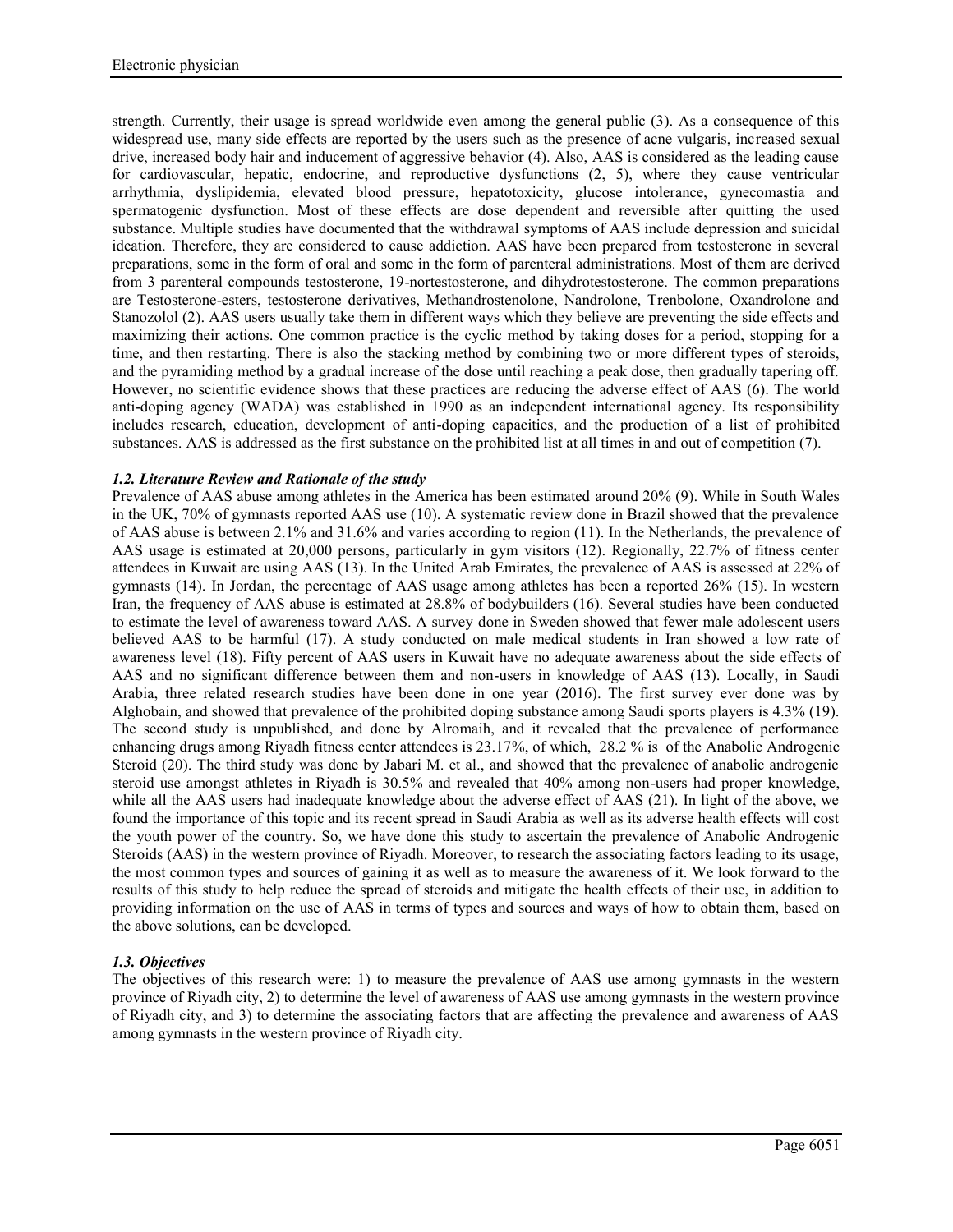## **2. Material and Methods**

## *2.1. Study design*

This cross-sectional survey was conducted on male gymnasts visiting fitness centers in the western province of Riyadh city (capital of Saudi Arabia) during 2016. The western province has been chosen randomly after dividing Riyadh into five provinces (northern, southern, western, eastern and central), and its gyms were the area of study.

## *2.2. Participants*

#### *2.2.1. Selection criteria*

Inclusion criteria were being male, older than 18 years and attendees of the selected gyms. Exclusion criteria were being younger than 18 years, female, professional athletes or repeated registration in more than one center of the centers included in our study.

## *2.2.2. Target Population:*

A list of sports centers in the western province of Riyadh including fitness centers has been derived from the website of the High Commission of the development of Riyadh. Moreover, the approximate numbers of their attendees were taken from the administration of each center by phone.

## *2.2.3. Study population*

Three of the 26 listed centers were excluded because their activity differs to our study target. Resulting in 23 centers with a total of approximately 2,040 gymnasts.

## *2.3. Sampling*

The sample size was determined to be 384. Then it was corrected to be convenient to finite population  $\leq 20,000$ . Two-stage sampling was used. In the first stage, ten fitness centers were selected by simple random sampling technique using the computer-generated list of random numbers (random.org). In the second stage, stratified systematic sampling technique was used to distribute the sample size  $(n=400)$  on the selected centers proportionally to total study population, then every 3rd gymnast leaving the centers were included in this survey as a participant. Visiting the chosen fitness centers was scheduled on different days and times for each center to guarantee the involvement of the most representative sample.

#### *2.4. Measures and Instruments*

Self-administrated questionnaires of one paper in Arabic and English were distributed to the participants in the form of Quick Response code (QR code) to link into online internet survey (Survey Monkey website) by using a mobile camera. The questionnaire was built from several literature reviews. Its validity was done at two stages, face validity by untrained judges, then content validity by three specialized consultants. After that, test- retest reliability was done with correlation coefficient (r=78). The questionnaire consisted of an introduction page and five parts. The introduction page contained the title of study, instructions, informed consent and researcher contacts. Part 1 of the questionnaire contained the sociodemographic characteristics questions. Part 2 contained the type and reason for using the gym. Part 3 contained the practice of anabolic androgenic steroid use, to estimate the prevalence and practice of anabolic androgenic steroid. Part 4 contained assessment quiz of perception toward AAS concept, consisting of four questions with choices (true, false, I do not know). By using a scoring system (true =1 score, false  $=0$ , I don't know  $=0$ ), responders with a score  $=4$  are considered with complete perception, and those with score 2-3 are considered with partial perception, while those with score 0-1 are considered with inadequate perception. Part 5 contained an assessment quiz of knowledge about potential adverse effects of AAS consisting of 8 questions with choices (true, false, I do not know). By using the previous scoring system, the responders with a score  $= 6-8$  are considered having appropriate knowledge, and those with a 3-5 score were considered to have partial knowledge, and with a 0-2 score were considered to have inadequate knowledge.

#### *2.5. Data analysis*

Data analysis was performed using IBM© SPSS© Statistics version 22 (IBM© Corp., Armonk, NY, USA). Frequency and percentage distributions were calculated. Chi-square test was used to test the differences between AAS users and non-users. The p-value less than 0.05 was considered to be statistically significant.

#### *2.6. Ethical consideration*

Approval for this study was obtained from the research ethics committee at Prince Sultan Military Medical City (Reg. # HAP-01-R-015) project NO. 812 Date of approval 09 May 2016. Informed consent from the participant was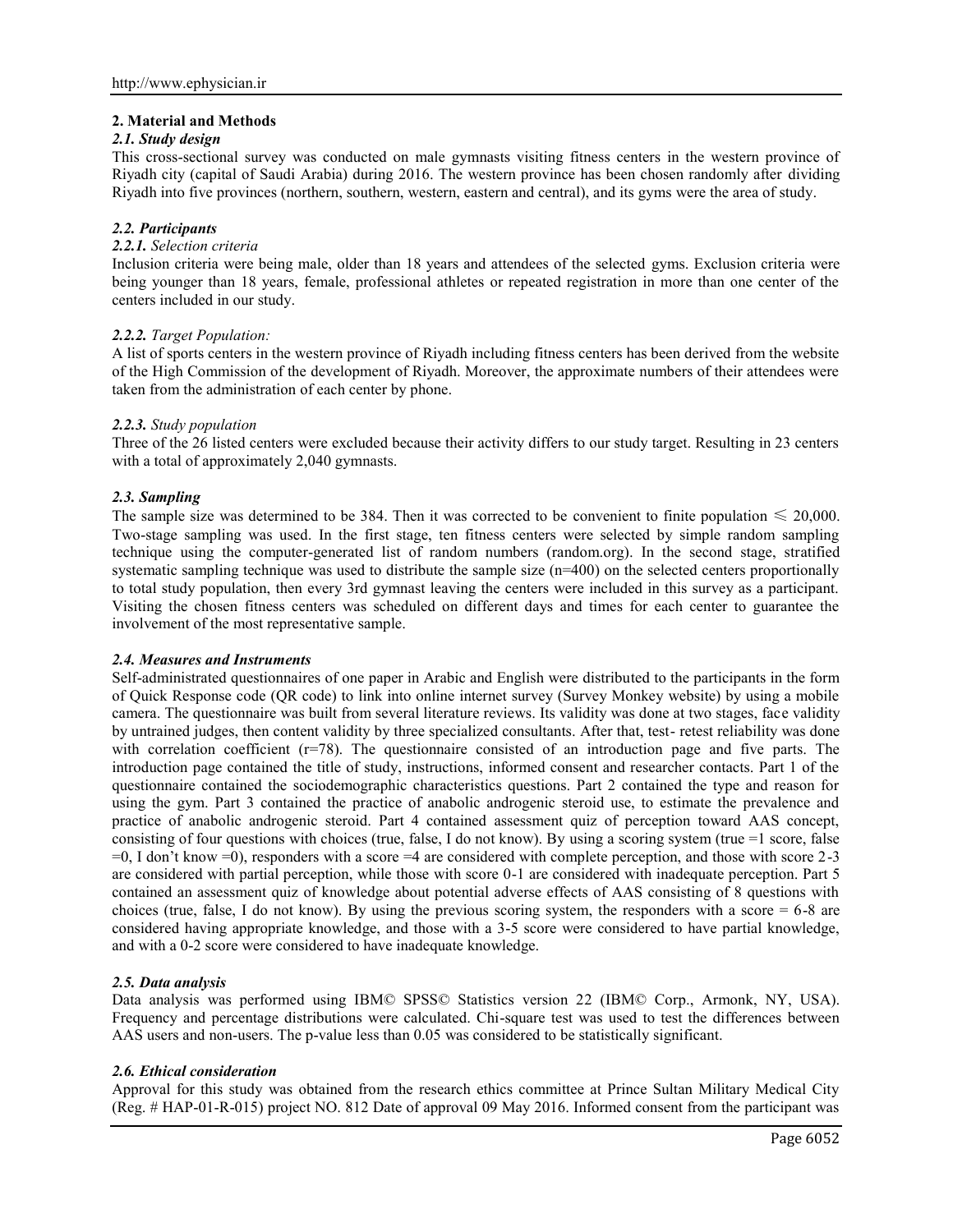ensured before filling the questionnaire. Also, confidentiality, anonymity and voluntary participation were granted for the participants. Unfortunately, multiple attempts to get official permission from gym centers for data collection had failed. So, the questionnaires were distributed at the gym's parking lots after clarification that they were not within the ownership of the gyms.

# **3. Results**

# *3.1. Sociodemographic and general findings*

A total of 400 questionnaires were distributed to participant gymnasts, and n=363 questionnaires were returned completely with a response rate of 90.75%. Of the responders, (n=89) were current AAS users with a percentage of 24.50%, while (n=274) were AAS-non-users with a percentage of 75.5%. The age of AAS users ranged from 18 to 49 years with the majority (54%) belonging to the age group of 26-33 years, followed by the age groups 18-25 (24%) and 34-41 (19%). However, 82% of AAS users were Saudi citizens, more than half of non-Saudi participants (59%) were users. Most of the AAS users reported having a bachelor degree (51.69%), while of AAS-non-users, (74.45%) had secondary school degree. Other demographic characters of gymnasts were divided according to AAS usage status for comparison, as shown in (Table 1).

| Variables            |                               | AAS users (n)    |                | p-value |
|----------------------|-------------------------------|------------------|----------------|---------|
|                      |                               | Yes              | N <sub>0</sub> |         |
| Age (year)           | 18-25                         | 21               | 193            | < 0.001 |
|                      | $26 - 33$                     | 48               | 48             |         |
|                      | 34-41                         | 17               | 24             |         |
|                      | 42-49                         | $\overline{3}$   | 5              |         |
|                      | 50 or above                   | $\theta$         | $\overline{4}$ |         |
| Nationality          | Saudi                         | 73               | 263            | 0.005   |
|                      | Others                        | 16               | 11             |         |
| Level of education   | Master or Ph.D.               | 14               | 6              | < 0.001 |
|                      | Completed University          | 46               | 47             |         |
|                      | Completed Secondary school    | 29               | 204            |         |
|                      | Completed Intermediate school | $\boldsymbol{0}$ | 15             |         |
|                      | Completed Primary school      | $\Omega$         | $\overline{2}$ |         |
| Marital status       | Single                        | 28               | 175            | < 0.001 |
|                      | Married                       | 53               | 86             |         |
|                      | Divorced                      | 8                | 10             |         |
|                      | Widow                         | $\theta$         | 3              |         |
| Occupation           | Governmental employee         | 45               | 63             | < 0.001 |
|                      | Private employee              | 20               | 51             |         |
|                      | Military                      | 12               | 52             |         |
|                      | Student                       | 9                | 94             |         |
|                      | Unemployed                    | $\overline{3}$   | 9              |         |
|                      | Retired                       | $\mathbf{0}$     | 5              |         |
| Monthly income (SAR) | < 3,000.                      | 10               | 90             | < 0.001 |
|                      | 3,000-6,000                   | 6                | 61             |         |
|                      | 6,000-9,000                   | 21               | 79             |         |
|                      | 9,000-12,000                  | 39               | 37             |         |
|                      | $\geq$ 12,000                 | 13               | $\overline{7}$ |         |

**Table 1.** Sociodemographic characteristics of AAS users in comparison with non-users.

# *3.2. Type of Gym use*

Most of the participants were using the gym for six months or more by an average of 2 to 5 days per week with no significant difference between AAS users and non-users. Most of the users (67.4%) were using the gym for 1 to 2 hours per visit. Also, 85.4% of users were attending the gym for body building target versus 16.8% of non-users (p<0.001) (Table 2).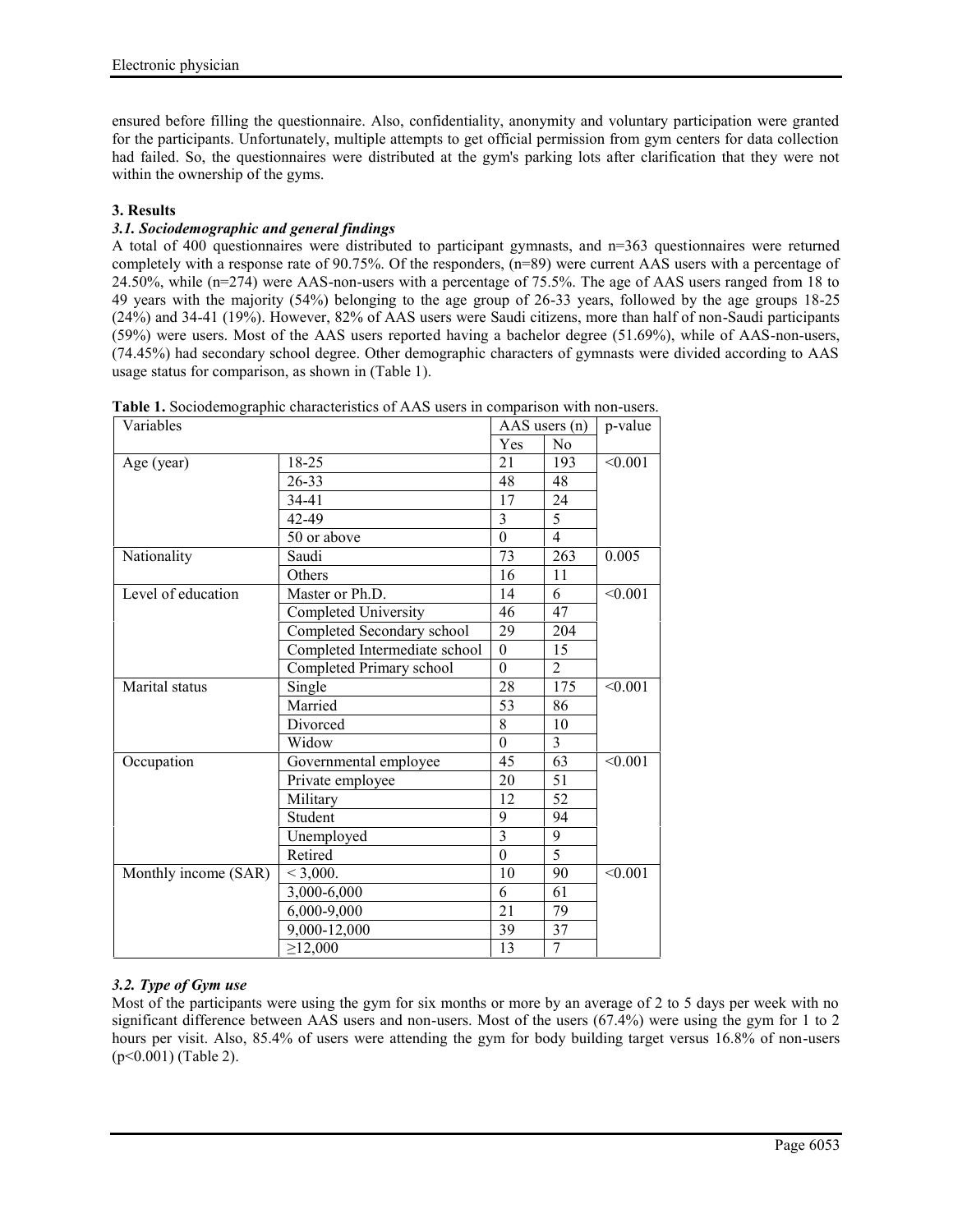## *3.3. Practice of AAS users*

Testosterone was found to be the most commonly used AAS among gymnasts (34.8%), followed by Methandrostenolone (14.6%) then Stanozolol (11.2%). The other common used drugs were Nandrolone (10.1%), Boldenone (10.1%), Oxandrolone (7.8%), Drostanolone (4.5%), 19-Norandrostendione (3.3%), 19-Norandrostendiol  $(1.1\%)$ , Trenbolone  $(1.1\%)$ , and Metonolone  $(1.1\%)$ . The major source for obtaining AAS was online shopping (45%), gym-coach (22.5%) comes to be the second major source for AAS, followed by black market (anonymous persons) (12.3%), friends (9%), pharmacists (6.7%), fitness stores (3.3%), and physicians (1.1%). The predominant reason for AAS usage among users were improving body appearance (63%) and increasing its power and strength (28%) but the less common reasons were participating in competitions (4.5%), improving sexual drive (3.3%), and for medical purposes (1.1%). Injectable AAS was the most common practice of use (56.1 %). Both oral and injectable forms of AAS were used in approximately equal frequency (23.6%). Duration of using AAS was 6-12 months for 41.5% of users, followed by  $1-2$  years  $(24.7%)$ ,  $1-6$  months  $(13.5%)$ , more than 2 years  $(13.5%)$ , and less than 1 month  $(6.7\%)$ .

## *3.4. Perception assessment of AAS concept*

The majority of users were aware of AAS anabolic effects such as increased muscle size and its usage for body building versus a minority of non-users ( $p=0.005$ ). Most of the participant gymnasts were unaware that AAS is a doping substance and its usage without medical cause is illegal in Saudi Arabia with no significant difference between users and non-users. Overall, among AAS users, 74% had an inadequate perception about AAS concept while it was 55% among non-users.

## *3.5. Knowledge assessment of AAS Adverse Effects*

When knowledge about potential adverse effects of AAS was examined, we found that 82% of users had inadequate knowledge and only 2.2 % of them had appropriate knowledge, while 83% of non-AAS users had inadequate knowledge of its adverse effect, and only 7.6% of them had appropriate knowledge with no significant difference between the two categories.

| Variables                         | $AAS$ users $(n)$         |                | p-value |         |
|-----------------------------------|---------------------------|----------------|---------|---------|
|                                   |                           | Yes            | No.     |         |
| Gym use duration                  | $\leq 1$ month            |                | 11      | $NS*$   |
|                                   | 1-6 months                |                | 26      |         |
|                                   | 6-12 months               | 27             | 92      |         |
|                                   | 1-2 years                 | 25             | 99      |         |
|                                   | $\geq$ 2 years            | 35             | 46      |         |
| No. of days visiting gym per week | 1                         | 3              | 17      | $NS*$   |
|                                   | $2 - 3$                   | 23             | 124     |         |
|                                   | $4 - 5$                   | 52             | 115     |         |
|                                   | $6 - 7$                   | 11             | 18      |         |
| Duration of gym use per visit     | $<$ 30 minutes            | $1(0.3\%)$     | 12      | $NS*$   |
|                                   | 30-60 minutes             | 17(4.7%)       | 135     |         |
|                                   | 1-2 hours                 | $60(16.5\%)$   | 112     |         |
|                                   | $\geq$ 2 hours            | 11 $(3\%)$     | 15      |         |
| The main target of gym use        | Body building             | 76             | 46      | < 0.001 |
|                                   | Weight loss               | 6              | 80      |         |
|                                   | Fitness                   | 10             | 127     |         |
|                                   | Entertainment             | $\overline{2}$ | 11      |         |
|                                   | Medical cause. mention it | $\Omega$       | 10      |         |
| Qualified trainers in the gym     | Yes                       | 42             | 66      | $NS*$   |
|                                   | N <sub>0</sub>            | 39             | 170     |         |
|                                   | I don't know              | 8              | 38      |         |

**Table 2.** Type and reason of gym use among AAS users and non-users

#### **4. Discussion**

This study estimated the prevalence of Anabolic Androgenic Steroids (AAS) use among male gymnasts in the western province of Riyadh city during 2017. The associating factors leading to AAS use and the level of awareness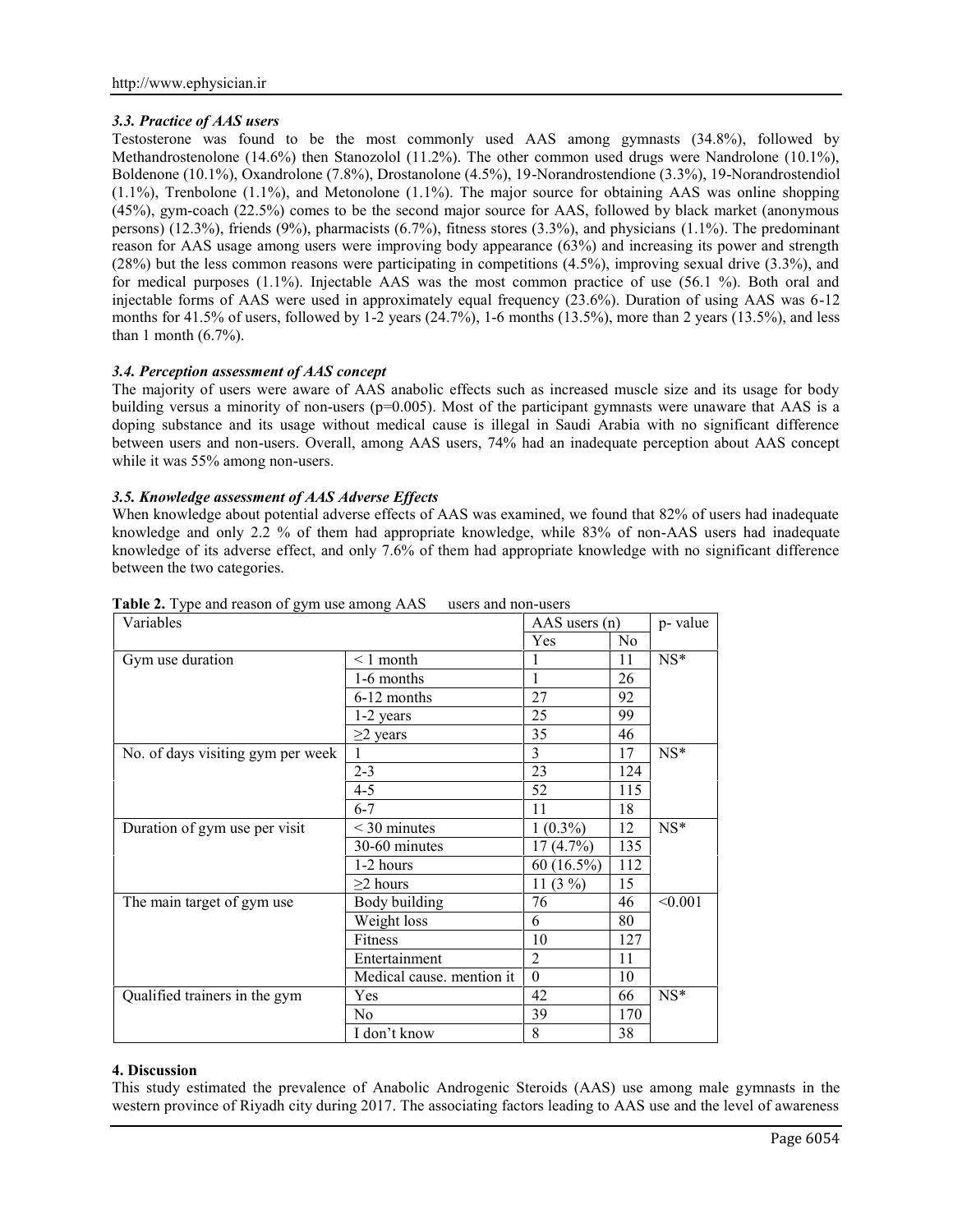and knowledge of the potential side effects of AAS consumption also have been assessed. In this study, the frequency of AAS users was 24.50 %. This percentage is less than that reported in a similar study done by Jabari M. et al. and showed that the prevalence of AAS use amongst athletes in Riyadh is 30.50% (21). Moreover, it is lower than that in western Iran which estimated that the frequency of AAS abuse was 28.8% among body builders (16) and in between average of the studies that were done in Kuwait (22.77%), UAE (22%) and Jordan (26%) (13-15). When compared internationally, it is more than that reported in the USA (20%), less than the South Wales prevalence (70%) and falls within the range of AAS use in Brazil (2.1-31.6%) (9-11). More than half of the participant gymnasts (59%) were in the age group of 18-25 years, however, the majority of AAS users (54%) belong to the age group of 26-33 years (p=0.023), which is consistent with that reported in a similar study done in Kuwait by Alsaeed I and Alabkal J., and showed that most AAS users belong to age group  $(25 - 29)$ . It is also consistent with that which was reported in a Jordanian study done by Tahtamouni LH1, Mustafa NH, Alfaouri AA, Hassan IM, Abdalla MY, Yasin SR. and showed that the mean age of AAS users was 28 years. The results showed that there was a statistically significant inverse relationship between use of AAS and level of education (p=0.009) which is against what was reported in the UAE in the study of Omar Al-Falasi, Khalid Al-Dahmani, Khalid Al-Eisaei, Salem Al- Ameri, Fatma Al-Maskari, Nicholas Nagelkerke and John Schneider, and showed that AAS users had a lower level of education than non-users. It is likely that, most of the individuals with lower levels of education have no idea about AAS and only want to use gyms for fitness purposes while the better-educated ones may utilize AAS for body building. This may also indicate that a desire of having a muscular appearance may also be strongly influenced by level of education. Surprisingly, most of the AAS users were married (59%) although the majority of the participants were single (56%), which may be due to wives influence or to increase sexual drive ability, although the latter was the target of few of the users (3.3%)and could be explained by what was reported in a similar survey done on 4,000 Swedish male adolescents by Nilsson S1, Spak F, Marklund B, Baigi A, Allebeck P. and documented that most of AAS users believed that females preferred males with large muscles. In another variable, 67% of AAS users had a monthly income in the range 6000-12000 Saudi Riyal, while 55% of non-users had a monthly income less than 6000 Saudi Rival ( $p \le 0.001$ ). As a result, rising incomes are contributing to AAS use because of their high price. Also, this is supporting the result that shows that 73% of users were employees, either governmental or private, whereas 10% of the users were students. That is similar what was reported in the Jordanian study by Tahtamouni LH1, Mustafa NH, Alfaouri AA, Hassan IM, Abdalla MY and Yasin SR, and showed that most AAS users were employed and had more income than non-users. The study showed that 62.3% of gymnasts who were targeting body building were AAS users. So, this confirms that body builders are more vulnerable to AAS use  $(p=0.004)$ . The presence of qualified trainers in the gyms did not seem to make a difference in AAS use or non-use. Through this study, we found that most AAS types such as Testosterone, Methandrostenolone, and Stanozolol were available in Saudi Arabia through illegal ways, especially online shopping through the internet, which has a large number of electronic stores that are not licensed and not controlled, as well as the gym trainers who promote the use of AAS. Furthermore, it is of concern that even though AAS are illegal in Saudi, 7.8% of AAS users reported being able to acquire AAS from pharmacists and physicians who are knowledgeable regarding the risks of taking AAS. Seventy nine percent of participants in this study had an inadequate perception of AAS, and 84% of them had inadequate knowledge of its adverse effects with no significant difference between AAS users and non-users (p=0.24). This reflects the low level of awareness about AAS and that expected as shown in a similar study in Riyadh by Jabari M, Al-shehri Hassan, Al-faris Abdullah et al, 2015 and also in multiple regional studies done in neighboring countries like Kuwait which showed that 50% of users had inadequate knowledge, with no significant difference between users and non-users. Internationally, the survey which was done on Swedish adolescents reported that fewer AAS users believed AAS to be harmful. The low level of awareness about AAS in Saudi Arabia may be for several reasons including the media's lack of awareness-raising messages to the community. It may be due to the disregard of doctors and health professionals to alert this phenomenon and cooperate with other government institutions to increase the level of awareness and control of these substances, in addition to the role of schools that are supposed to include sports and physical health issues within their curricula. Regarding the strength and limitations of the study we should say that the research was a descriptive and analytic cross-sectional study. This design was chosen as it is the best suited to investigate the prevalence of AAS use. A survey of this nature does have a limitation, the gymnasts who have been asked to report their use of prohibited substance were expected to underreport such use. To avoid this potential, an online survey via the internet was used, and confidentiality was assured, and participants were asked to complete the questionnaire anonymously. In this study, female gyms were excluded due to inability to reach them because of social and religious reasons. Also, the governmental sports clubs were excluded because they are under the control of SAADC which would include investigations and punishments.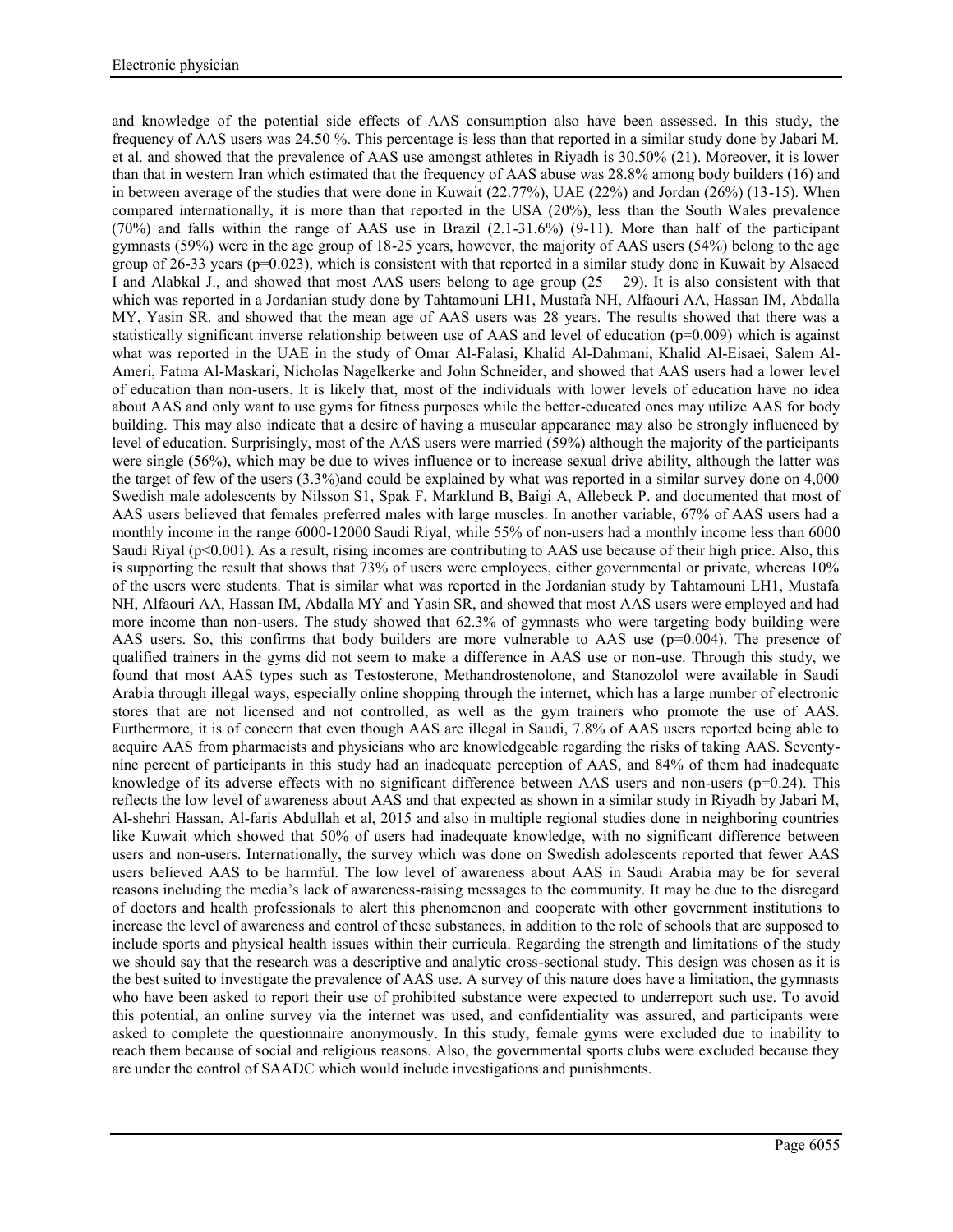## **5. Conclusions**

Our study reveals the high prevalence of AAS amongst gymnasts in the western province of Riyadh city. However, this might be higher due to the possibility of underreporting from some gymnasts because of the sensitivity of the subject. Testosterone was the most common AAS type used by users. In addition, online shopping through the internet was the major source for obtaining AAS followed by gym coaches. Regarding the level of awareness, it was shown to be low among AAS users and non-users either toward AAS concept or its adverse effects. The percentage of AAS use is likely to increase if there are no educational programs established to increase public awareness and help to avoid the propagation of AAS usage in the future. The study also showed that, not surprisingly, gymnasts are at high risk of AAS use and therefore represent a suitable target group for AAS prevention with gyms as a natural area for these activities, which is worth noting when forming future AAS prevention methods. Also, we recommend the responsible authorities to tighten control over online-shopping via the internet and over the fitness centers. Finally, more studies are required to assess health care workers' knowledge toward AAS.

# **Acknowledgments:**

We gratefully acknowledge the helpful validation of our study questionnaire by Dr. Tarik Al Said (consultant of family medicine), Dr. Mohammed Bardi (consultant of Psychiatry and substance abuse) and Dr. Vittorrio Fineschi (professor of legal medicine).

## **Conflict of Interest:**

There is no conflict of interest to be declared.

## **Authors' contributions:**

Both authors contributed to this project and article equally. Both authors read and approved the final manuscript.

#### **References:**

- 1) Evans NA. Current concepts in anabolic-androgenic steroids. Am J Sports Med. 2004; 32(2): 534-42. doi: 10.1177/0363546503262202. PMID: 14977687.
- 2) Kishner S. Anabolic Steroid Use and Abuse. Medscape website. 2015.
- 3) Parkinson AB, Evans NA. Anabolic androgenic steroids: a survey of 500 users. Med Sci Sports Exerc. 2006; 38(4): 644-51. doi: 10.1249/01.mss.0000210194.56834.5d. PMID: 16679978.
- 4) Hartgens F, Kuipers H. Effects of androgenic-anabolic steroids in athletes. Sports Med. 2004; 34(8): 513- 54. doi: 10.2165/00007256-200434080-00003.
- 5) Dodge T, Hoagland M. The use of anabolic androgenic steroids and polypharmacy: a review of the literature. Drug Alcohol Depend. 2011; 114(2-3): 100-9. doi: 10.1016/j.drugalcdep.2010.11.011. PMID: 21232881, PMCID: PMC3062678.
- 6) Volkow ND. Anabolic Steroid Abuse. National institute on Drug Abuse; National Institutes of Health; U.S Department of Health and Human Services. Printed July 2001, Revised August 2006. 06-3721.
- 7) World Anti-Doping Agency. The World Anti-Doping Code Prohibited List. 2017. Available from: https://www.wada-ama.org/en/prohibited-list.
- 8) The Saudi Arabia Anti-Doping Committee. 2015. Available from: http://saadc.com/en/
- 9) Hall RC, Hall RC. Abuse of supraphysiologic doses of anabolic steroids. South Med J. 2005; 98(5): 550-5. doi: 10.1097/01.SMJ.0000157531.04472.B2. PMID: 15954512.
- 10) Baker JS, Graham MR, Davies B. Steroid and prescription medicine abuse in the health and fitness community: A regional study. Eur J Intern Med. 2006; 17(7): 479-84. doi: 10.1016/j.ejim.2006.04.010. PMID: 17098591.
- 11) Abrahin OS, Sousa EC, Santos AM. Prevalence of the use of anabolic-androgenic steroids in Brazil: a systematic review. Subst Use Misuse. 2014; 49(9): 1156-62. doi: 10.3109/10826084.2014.903750. doi: 10.3109/10826084.2014.903750.
- 12) Woerdeman J, de Hon O, Levi M, de Ronde WP. Anabolic androgenic steroids in amateur sports in the Netherlands. Ned Tijdschr Geneeskd. 2010; 154: A2004. PMID: 20858322.
- 13) Alsaeed I, Alabkal J. Usage and perceptions of anabolic-androgenic steroids among male fitness center attendees in Kuwait--a cross-sectional study. Subst Abuse Treat Prev Policy. 2015; 10(1). doi: 10.1186/s13011-015-0030-5. PMID: 26296560, PMCID: PMC4546264.
- 14) Al-Falasi O, Al-Dahmani KH, Al-Eisaei KH, Al-Ameri S, Al-Maskari F, Nagelkerke N, et al. Knowledge, Attitude, and Practice of Anabolic Steroids Use Among Gym Users in Al-Ain District, United Arab Emirates. The Open Sports Medicine Journal. 2008; 2: 75-81. doi: 10.2174/1874387000802010075.